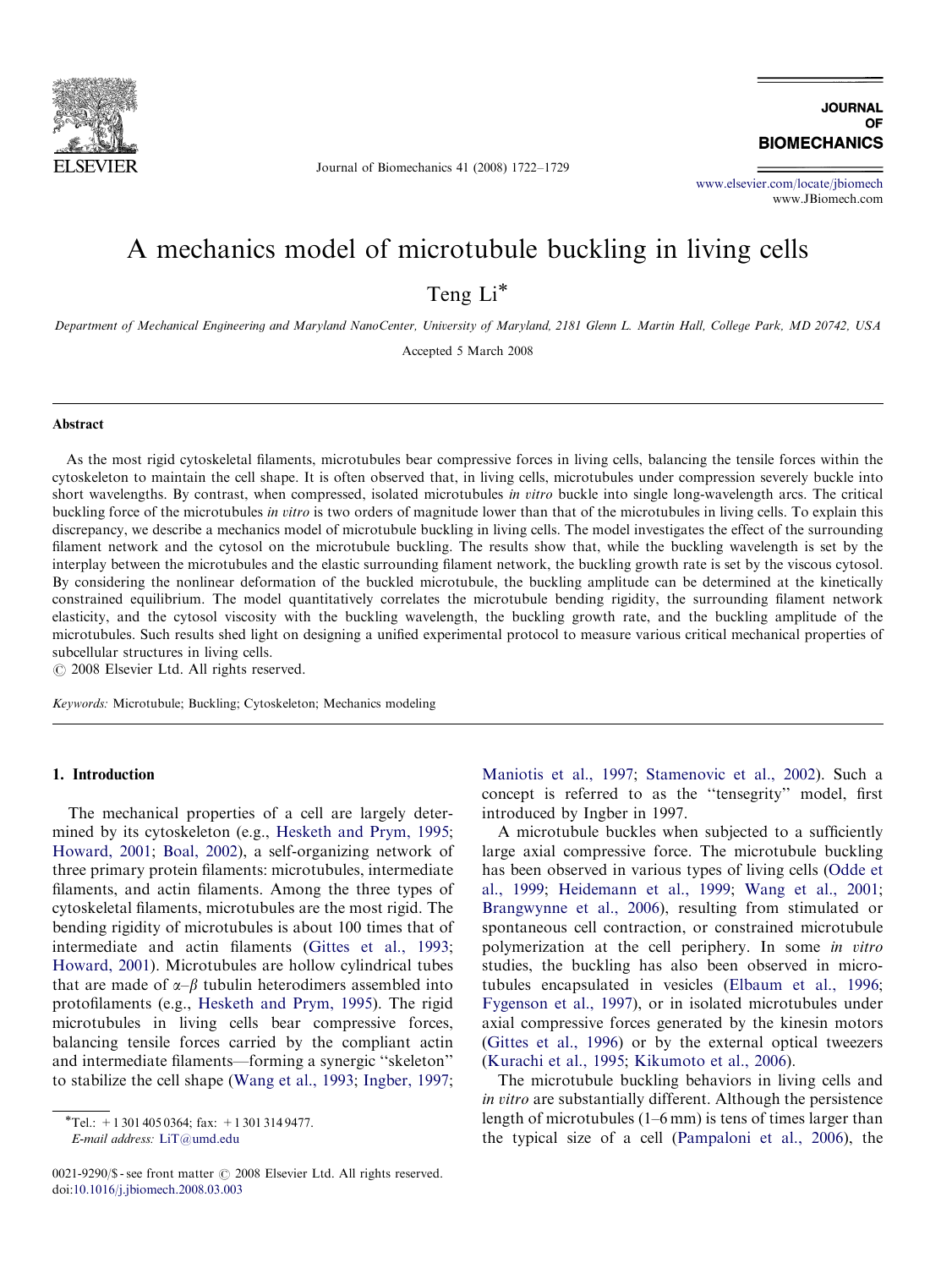microtubule buckling in living cells often occurs at short wavelengths (e.g., several  $\mu$ m), suggesting that these microtubules bear large compressive forces  $(\sim 100 \text{ s pN})$ ([Wang et al., 2001;](#page-7-0) [Brangwynne et al., 2006\)](#page-6-0). However, in vitro studies suggest that isolated microtubules buckle into single long arcs (analogous to the buckling of a straw in the air when both of its ends are compressed). These microtubules *in vitro* are shown to bear exceedingly small compressive forces ( $\sim$ 1 pN) ([Volokh et al., 2000;](#page-7-0) [Dogterom](#page-6-0) [et al., 2005](#page-6-0)). The critical buckling force characterizes the capability of microtubules to stabilize the cell shape. The huge difference in the buckling wavelength as well as the critical buckling forces of the microtubules in living cells and those in vitro leaves the structural role of microtubules elusive.

There have been numerous theoretical and experimental studies on the mechanics of microtubules recently, e.g., elastic buckling [\(Brodland and Gordon, 1990](#page-6-0); [Kurachi](#page-6-0) [et al., 1995](#page-6-0); [Elbaum et al., 1996](#page-6-0); [Coughlin and Stamenovic,](#page-6-0) [1997](#page-6-0); [Wang et al., 2001., 2006](#page-7-0); [Brangwynne et al., 2006\)](#page-6-0), morphological instability [\(Janson et al., 2003](#page-6-0); [Molodtsov](#page-6-0) [et al., 2005](#page-6-0); [Grishchuk et al., 2005\)](#page-6-0), and free vibration ([Sirenko et al., 1996;](#page-7-0) [Portet et al., 2005\)](#page-7-0). While models at atomistic and molecular scales have shed important light on understanding the mechanical properties of detail microtubule nanostructure ([Molodtsov et al., 2005](#page-6-0); [Tus](#page-7-0)[zynski et al., 2005](#page-7-0)), continuum elastic beam models have been often used to study the deformation behavior of whole microtubules [\(Kurachi et al., 1995;](#page-6-0) [Fygenson et al.,](#page-6-0) [1997](#page-6-0); [Wang et al., 2006;](#page-7-0) [Brangwynne et al., 2006\)](#page-6-0). For example, Euler beam theory has been used to determine the microtubule critical buckling force. Insights from the atomistic and molecular scale studies of microtubules have also been embedded into continuum models to reflect the nanostructure-related mechanical properties, e.g., the elastic anisotropy [\(Tuszynski et al., 2005](#page-7-0); [Pampaloni](#page-6-0) [et al., 2006\)](#page-6-0). Some mechanics models on microtubule buckling consider free microtubules (e.g., [Elbaum et al.,](#page-6-0) [1996](#page-6-0); [Fygenson et al., 1997](#page-6-0)), without taking into account of the effect of the surrounding cytoplasm. As a result, such a free microtubule always buckles into a single long arc and the predicted critical buckling force is exceedingly small  $(\sim 1 \text{ pN})$ , suggesting an insignificant structural role of microtubules in living cells. [Brodland and Gordon \(1990\)](#page-6-0) first proposed a model of microtubule buckling constrained by the elastic intermediate filaments and showed that the reinforcing filaments prevent the long-wavelength buckling of microtubules. Their model was then extended using the post-buckling equilibrium theory to study the microtubule buckling in cultured smooth muscle cells [\(Stamenovic](#page-7-0) [et al., 2002\)](#page-7-0). This extended model predicted an average critical buckling force of microtubules of  $\sim$ 27 pN in those cells. A more recent study ([Brangwynne et al., 2006](#page-6-0)) showed that the microtubules in living cells do bear large compressive forces  $(\sim 100 \text{ pN})$  by buckling into short wavelengths. It is suggested that the short-wavelength buckling results from the mechanical coupling between the microtubules and the surrounding elastic filament network. Such a model was further adopted to explain the shortwavelength buckling of microtubule bundles driven by polymerization forces ([Guo et al., 2007\)](#page-6-0).

In living cells, the rigid microtubules are surrounded not only by the soft elastic filament network, but also by the viscous cytosol. The microtubule buckling causes not only the elastic deformation of the filament network, but also the viscous flow of the cytosol. In turn, these two processes result in an external stress field that influences the microtubule buckling mode and kinetics. For example, the microtubule buckling at long wavelength requires viscous mass transportation of the cytosol over long distance, which is unlikely to occur incipiently. Above said, to understand the microtubule buckling behavior in living cells, it is essential to investigate the coupled effect of the elastic filament network and the viscous cytosol.

To address the abovementioned controversy in the structural role of microtubules in living cells, this paper describes a mechanics model of microtubule buckling, considering the coupled effect of the viscoelastic surrounding cytoplasm. The model quantitatively correlates the microtubule bending rigidity, the surrounding filament network elasticity, and the cytosol viscosity with the buckling wavelength, the buckling growth rate, and the buckling amplitude of the microtubules. Such quantitative results can be potentially used to design a unified experimental protocol to measure various critical subcellular mechanical properties in living cells.

## 2. Mechanics model

Consider an initially straight, elastic microtubule, subject to an axial compression  $f_0$ , in a viscoelastic surrounding of elastic modulus of  $E_C$  and viscosity of  $\mu$  (the combined effect of surrounding filament network and cytosol). The microtubule is modeled as an infinitely long cylinder of radius  $R_0$ , with a bending rigidity EI equivalent to that of the actual hollow microtubule. The incipient microtubule buckling under the compression  $f_0$  is introduced as a sinusoidal perturbation of the center line of the microtubule, of wavelength  $2\pi/k$  and amplitude  $w(z,t) = w(t)\sin(kz)$  [\(Fig. 1a](#page-2-0)). We next determine the further growth of the incipient buckling by solving the elastic deformation of the microtubule and the surrounding filament network, as well as the resulting viscous flow of the cytosol. The elastic deformation and the viscous flow are then coupled through the interface between the microtubule and the surrounding cytoplasm, where the displacements and the tractions are assumed to be continuous.

# 2.1. Elastic deformation of the microtubule and the surrounding filament network

Upon incipient buckling of the microtubule, the surrounding filament network is deformed. In turn, the elastic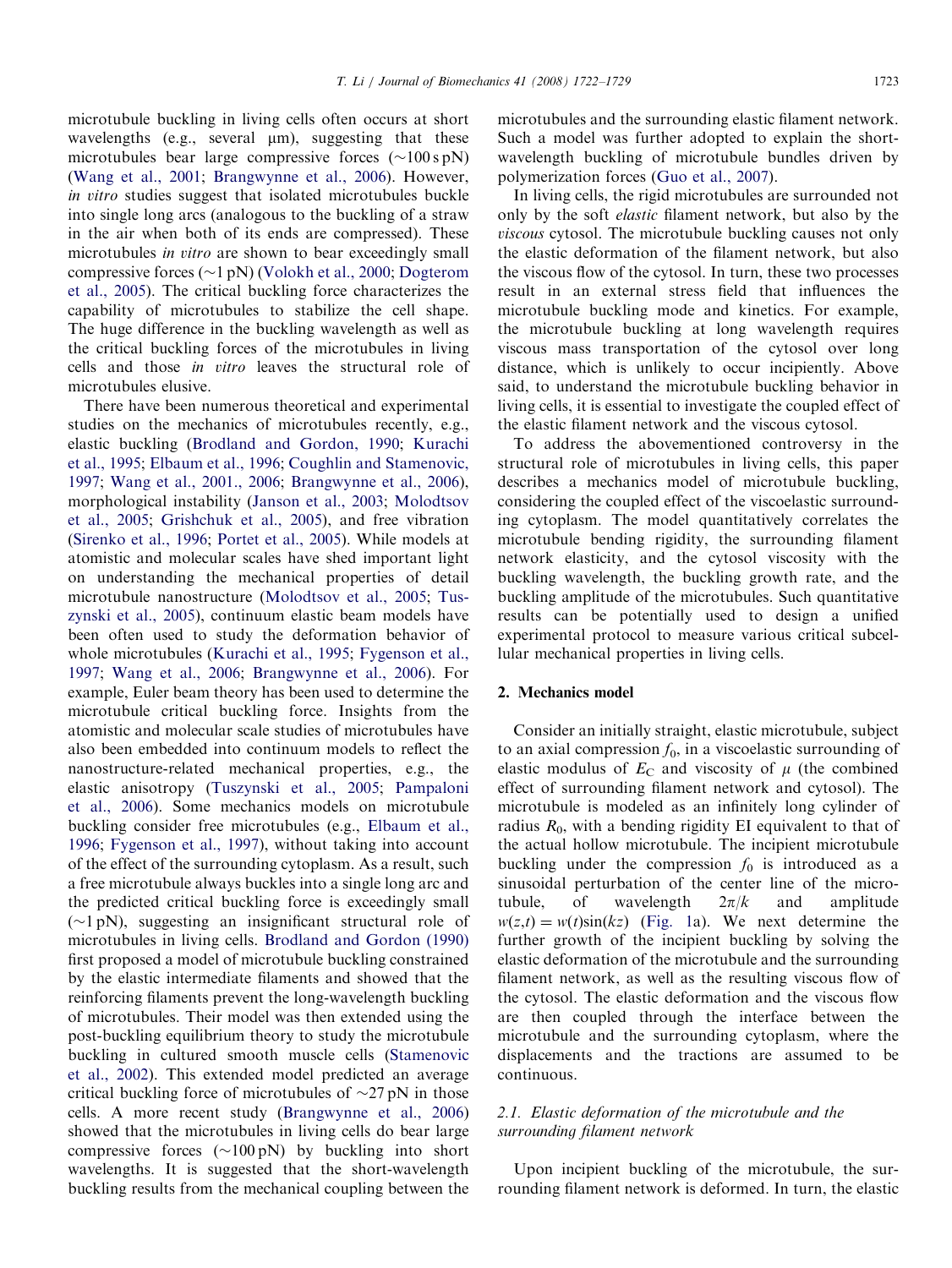<span id="page-2-0"></span>

Fig. 1. (a) Schematic of an initially straight microtubule in the viscoelastic surrounding cytoplasm. Under an axial compression  $f_0$ , the microtubule incipiently buckles into a sinusoidal shape of amplitude  $w(t)\sin(kz)$ . (b) The cross-section view of the microtubule in the cytoplasm. The solid and dotted circles at the center represent microtubule's original position and its position at the incipient buckling, respectively.  $v_0$  is the velocity of the microtubule in the incipient buckling direction.  $v_r$  and  $v_\theta$  are the velocity components of the buckling-induced viscous flow of the cytosol.

filament network exerts a distributed surface traction on the microtubule in the opposite direction of the incipient buckling. The total resultant lateral surface traction on the microtubule can be determined by the Euler beam theory:

$$
F_e = -EI \frac{\partial^4 w(z, t)}{\partial z^4} - f_0 \frac{\partial^2 w(z, t)}{\partial z^2} - \zeta w(z, t),
$$
 (1)

where  $\zeta \approx 2.7E_C$  [\(Landau and Lifshitz, 1986](#page-6-0); [Bazant and](#page-6-0) [Cedolin, 1991](#page-6-0)). The three terms in Eq. (1) represent the contributions from the microtubule bending, the axial compression, and the elastic constraint from the surrounding filament network, respectively. Given that  $w(z,t) = w(t)\sin(kz)$ , we have

$$
F_e = -(\text{E1}k^4 - f_0k^2 + \zeta)w(t)\sin(kz). \tag{2}
$$

Note that the surface traction  $F<sub>e</sub>$  on the microtubule is linearly proportional to the incipient buckling amplitude  $w(t)$ .

#### 2.2. Viscous flow of the cytosol

The incipient buckling of the microtubule also results in the viscous flow of the cytosol. The motion equation of such a viscous flow is

$$
\sigma_{ij,j} = 0,\tag{3}
$$

where  $\sigma_{ij}$  is the stress tensor of the cytosol. The inertia term is neglected in Eq. (3) since the induced cytosol flow is assumed to be slow. We assume a Newtonian deformation law of the viscous cytosol. Thus the stress components relate to the velocities by

$$
\sigma_{ij} = \mu(v_{i,j} + v_{j,i}) - p\delta_{ij},\tag{4}
$$

where  $v_i$  is the velocity components,  $\delta_{ij}$  is the Kronecker delta, and  $p = -\frac{1}{3}\sigma_{kk}$ .

The continuity equation of the incompressible viscous flow is

$$
v_{i,i} = 0.\t\t(5)
$$

Assuming a no-slip condition at the interface between the microtubule and the cytoplasm, the velocities of the cytosol at the interface is given by

$$
v_r(R_0, \theta) = v_0 \sin (kz) \cos \theta,
$$
  
\n
$$
v_\theta(R_0, \theta) = v_0 \sin (kz) \sin \theta,
$$
\n(6)

where  $v_0$  is the velocity of the microtubule in the incipient buckling direction, and  $\theta$  is the azimuthal angle relative to the plane in which the incipient buckling occurs (Fig. 1b). The induced viscous flow of the cytosol decays spatially away from the microtubule and vanishes at a certain distance  $R_1$  from the center line of the microtubule (e.g., about the half spacing between adjacent microtubules), that is,

$$
v_{\rm r}(R_1,\theta) = v_{\theta}(R_1,\theta) = 0. \tag{7}
$$

The above boundary value problem (i.e., Eqs.  $(3)$ – $(7)$ ) can be solved analytically to determine the stress field of the induced viscous flow in the cytosol (see Appendix A for details). By integrating the stress field along the microtubule/cytoplasm interface, the surface traction of the cytosol along the interface can be given by

$$
F_{\rm v} = \pi \mu \chi v_0 \sin(kz),\tag{8}
$$

where

$$
\chi = \frac{(1 - q^4) \ln q - 12q^2 + 2q^4 + 10}{(q^4 - 1) \ln q + 2q^2 - q^4 - 1}
$$
 and  $q = R_0/R_1$ .

Note the surface traction  $F_v$  of the cytosol is linearly proportional to the velocity of the microtubule  $v_0$  in the incipient buckling direction.

#### 2.3. Coupled elastic deformation and viscous flow

To couple the elastic deformation of the microtubule and the filament network with the viscous flow of the cytosol, we assume that the tractions and the displacements are continuous across the interface, that is,

$$
F_e = F_v, \quad v_0 = \frac{\mathrm{d}w(t)}{\mathrm{d}t}.
$$
\n(9)

Substituting Eqs. (2) and (8) into Eq. (9), we have

$$
\frac{\mathrm{d}w(t)}{\mathrm{d}t} = \alpha w(t),\tag{10}
$$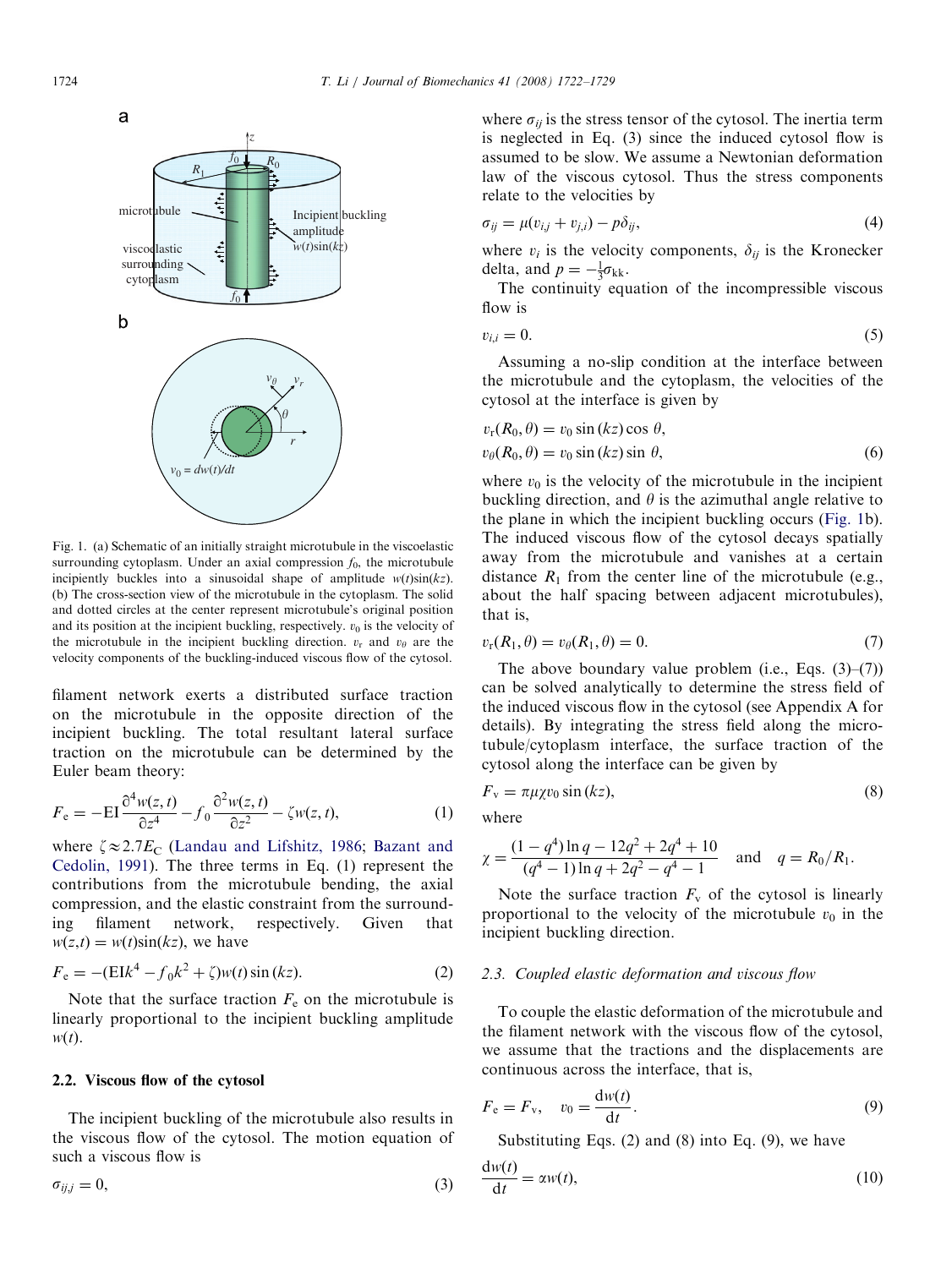

Buckling wave number  $$ 

Fig. 2. Schematic of the growth rate of the microtubule incipient buckling amplitude  $\alpha$  as a function of the buckling wave number k. The microtubule buckling may occur at a range of wave number  $k_{cr}^- < k < k_{cr}^+$ , from which the wave number  $k_{\text{fastest}}$  corresponding to the fastest growth rate  $\alpha_{\text{max}}$  can be determined.

where

$$
\alpha = -\frac{\mathrm{E}Ik^4 - f_0k^2 + \zeta}{\pi \mu \chi}.
$$
\n(11)

The solution of Eq. (10) takes the form

$$
w(t) = w_0 \exp(\alpha t),\tag{12}
$$

where  $w_0$  is the initial buckling amplitude. Such a solution indicates that the amplitude of the incipient microtubule buckling will grow (or decay) *exponentially* at a rate of  $\alpha$ .

Fig. 2 schematically plots the buckling growth rate  $\alpha$  as a function of incipient buckling wave number  $k$ . Two critical wave numbers

$$
k_{\rm cr}^{\pm} = \sqrt{\frac{f_0 \pm \sqrt{f_0^2 - 4 \rm E I \zeta}}{2 \rm E I}}
$$
(13)

can be determined at which  $\alpha = 0$ . If the wavelength of the incipient buckling is too long (i.e.,  $k < k_{cr}^-$ ) or too short (i.e.,  $k > k_{cr}^+$ ,  $\alpha < 0$ , that is, the incipient buckling of the microtubule decays, thus eventually the microtubule straightens up. For an incipient buckling at an intermediate wavelength (i.e.,  $k_{cr}^- \lt k \lt k_{cr}^+$ ),  $\alpha > 0$ , that is, the incipient buckling grows, leading to the microtubule buckling of large amplitude.

The above results can be explained by an energetic consideration. Buckling of the microtubule results in the increase in the contour length, thus mitigates the compressive stress in the microtubule, leading to a decrease in the microtubule elastic energy  $\Delta U_e$ , thus driving the buckling to grow. On the other hand, buckling also results in an increase in the microtubule bending energy  $\Delta U_{\rm b}$ , and an increase of the elastic energy of the surrounding filament network  $\Delta U_f$ . For an incipient buckling at a sufficiently short wavelength (e.g.,  $k > k_{cr}^+$ ),  $\Delta U_b$  outweighs  $\Delta U_e$ , causing the decay of the incipient buckling. Similarly, for an incipient buckling at a sufficiently long wavelength (e.g.,  $k < k_{cr}^-$ ,  $\Delta U_f$  overbalances  $\Delta U_e$ , also leading to the decay of the incipient buckling. For an intermediate wavelength

 $k_{\text{cr}}^-$  <  $k$  <  $k_{\text{cr}}^+$ ,  $\Delta U_e$  surpasses  $\Delta U_b$  +  $\Delta U_f$ , thus the incipient buckling grows exponentially.

The values of  $k_{cr}^{\pm}$  are real only for a compressive force The values of  $\kappa_{cr}$  are real only for a compressive force<br>that exceeds a threshold value of  $f_c = 2\sqrt{EI\zeta}$ , the critical Euler buckling force of the microtubule. At such a threshold compressive force, the two critical wave numbers are identical  $k_{cr} = (\zeta/EI)^{1/4}$ . The wave number corresponding to the fastest buckling growth rate  $\alpha_{\text{max}}$  is determined by  $d\alpha/dk = 0$ . From Eq. (11), such a fastest growing wave number is given by

$$
k_{\text{fastest}} = \sqrt{\frac{f_0}{2\text{EI}}}.\tag{14}
$$

The predicted microtubule buckling wave number in [Brangwynne et al. \(2006\)](#page-6-0) corresponds to the special case of  $f_0 = f_c$ .

#### 2.4. Wavelength and growth rate of the microtubule buckling

[Figs. 3](#page-4-0)a and b plot the normalized buckling growth rate  $\alpha \pi \mu \chi R_0^4$ /EI as a function of normalized buckling wave number  $R_0k$  for various axial compression  $f_0$  and surrounding filament network elasticity  $E_C$ , respectively. For a given  $E_C$  ([Fig. 3](#page-4-0)a), the buckling growth rate  $\alpha$  and the range of possible buckling wave number  $(k_{cr}^+ - k_{cr}^-)$  increase as  $f_0$  increases. The dotted curve corresponds to the case of  $f_0 = f_c$ . For a given  $f_0$  [\(Fig. 3b](#page-4-0)),  $\alpha$  and  $k_{cr}^{\dagger} - k_{cr}^{\dagger}$  increase as  $E_c$ decreases. In the limiting case of  $E_C = 0$ , the incipient perturbation of any wave number  $k < k<sub>cr</sub>$  can grow, but the growth rate becomes negligible as  $k$  tends to zero. Here we use the reported microtubule bending rigidity  $EI = 5 \times 10^{-24}$  Nm<sup>2</sup> [\(Felgner et al., 1996\)](#page-6-0), elastic modulus  $E = 2 \text{ GPa}, R_0 = 12.5 \text{ nm}$  [\(Howard, 2001\)](#page-6-0).

[Fig. 4](#page-4-0) plots the normalized fastest buckling growth rate  $\alpha_{\text{max}}\pi\mu\chi R_0^4$ /EI as a function of the normalized axial compression  $f_0 R_0^2 / E I$  for various surrounding filament network elasticity  $E_C$ . For a given  $E_C$ ,  $\alpha_{\text{max}}$  increases as  $f_0$  increases. For a given  $f_0$ ,  $\alpha_{\text{max}}$  increases as  $E_C$  decreases. The horizontal secant of a given curve in [Fig. 4](#page-4-0) corresponds to the threshold compression  $f_c$ .

# 2.5. Amplitude of the microtubule buckling at kinetically constrained equilibrium

Given the highly dynamic environment inside living cells, the buckled microtubules may not have enough time to reach their thermodynamic equilibrium. For example, a microtubule that buckles at a short wavelength can have an elastic energy higher than that at the thermodynamic equilibrium. But such a microtubule may stay at that buckled shape with certain amplitude for a long time due to the kinetic constrain of the viscous cytoplasm. We next determine the amplitude of the microtubule buckling at such a kinetically constrained equilibrium  $A_{eq}$ .

At such an equilibrium, the viscous flow of the cytosol stops, therefore the interface tractions vanish. Euler beam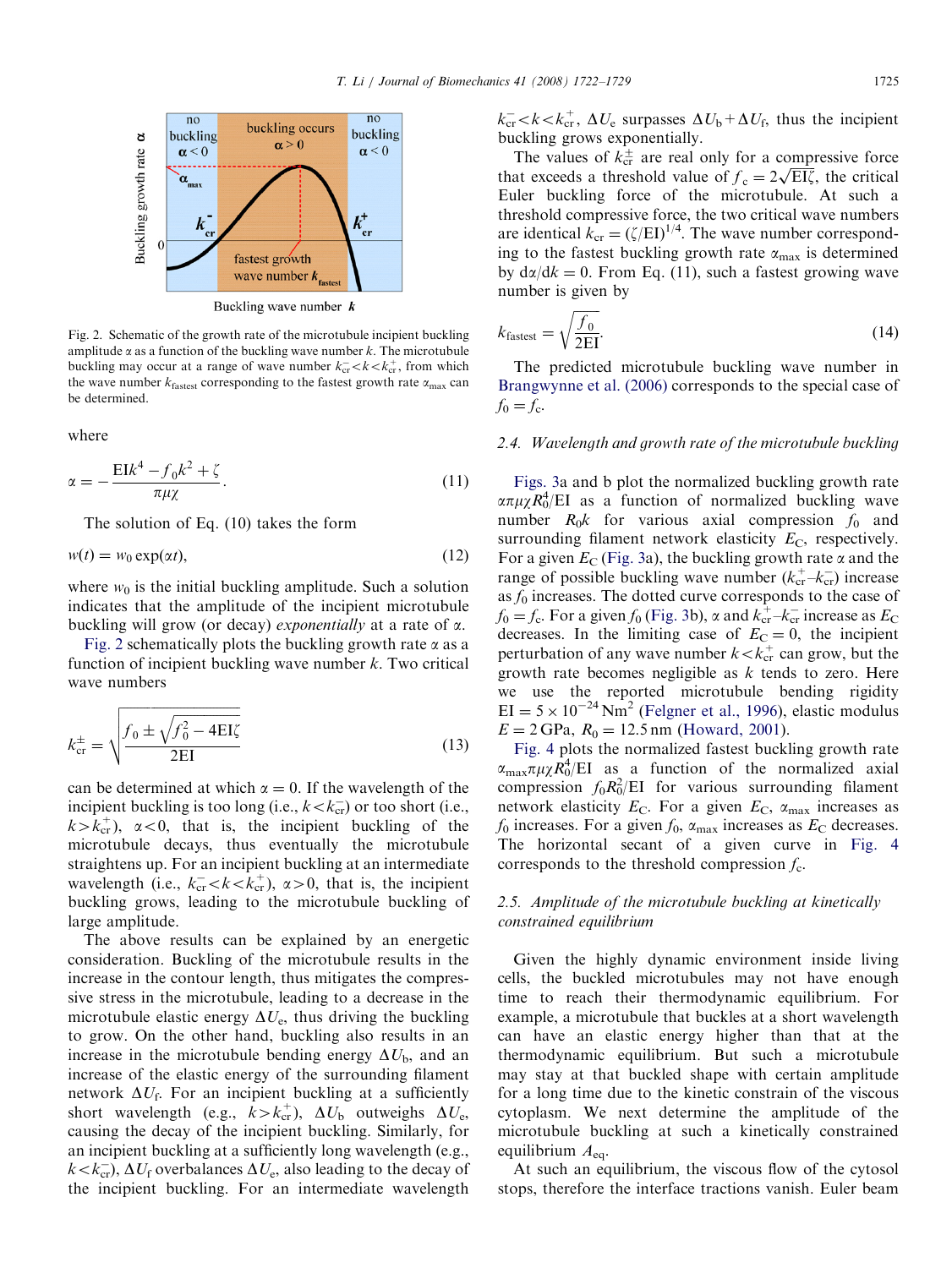<span id="page-4-0"></span>

Fig. 3. The normalized buckling growth rate as a function of the normalized buckling wave number for various (a) axial compression  $f_0$  and (b) filament network elastic modulus  $E_C$ . Here EI = 5 × 10<sup>-24</sup> Nm<sup>2</sup>,  $E = 2 \text{$ 



Fig. 4. The normalized fastest buckling growth rate as a function of the normalized axial compression in the microtubule for various filament network elastic modulus  $E_C$ . Here  $EI = 5 \times 10^{-24}$  Nm<sup>2</sup>,  $E = 2 \text{GPa}$ ,  $R_0 = 12.5$  nm.

theory gives

$$
EI\frac{d^4w(z)}{dz^4} + f\frac{d^2w(z)}{dz^2} + \zeta w(z) = 0,
$$
\n(15)

where  $f$  is the total axial compression in the microtubule at the kinetically constrained equilibrium. By assuming  $w(z) = A_{eq} \sin(kz)$ , Eq. (15) gives

$$
f = \mathcal{E}Ik^2 + \frac{\zeta}{k^2}.\tag{16}
$$

The total axial compression  $f$  can be decomposed into two parts:

$$
f = f_0 + f_{\text{extra}},\tag{17}
$$

where  $f_{\text{extra}}$  is the extra compression due to the nonlinear axial strain in the microtubule under large amplitude buckling. The axial component of the nonlinear Green strain [\(Landau and Lifshitz, 1986;](#page-6-0) [Timoshenko and](#page-7-0) [Woinowsky-Krieger, 1987\)](#page-7-0) is defined by

$$
\varepsilon_z = \frac{\partial u_z}{\partial z} + \frac{1}{2} \left( \frac{\partial w(z)}{\partial z} \right)^2,\tag{18}
$$

where  $u<sub>z</sub>$  is the axial deformation of the microtubule. An elasticity consideration of the microtubule then gives

$$
f_{\text{extra}} = \frac{ES(1-\nu)}{(1-2\nu)(1+\nu)} \left(\frac{\partial u_z}{\partial z} + \frac{1}{2} \left(\frac{\partial w(z)}{\partial z}\right)^2\right),\tag{19}
$$

where  $v$  and  $S$  are Poisson's ratio and the cross-section area of the microtubule, respectively. Since the tractions along the microtubule/cytoplasm interface vanish at the kinetically constrained equilibrium, the axial force  $f_0$  in the microtubule should be independent of z. From Eqs. (17) and (19), we have

$$
u_z = -\frac{1}{8}kA_{\text{eq}}^2\sin(2kz). \tag{20}
$$

Eq. (19) then becomes

$$
f_{\text{extra}} = \frac{ESk^2 A_{\text{eq}}^2 (1 - v)}{4(1 - 2v)(1 + v)}.
$$
\n(21)

Substituting Eqs.  $(16)$  and  $(21)$  into Eq.  $(17)$ , we have

$$
A_{\text{eq}} = \sqrt{-\frac{4(1 - 2v)(1 + v)(\text{E1}k^2 + \zeta/k^2 - f_0)}{(1 - v)\text{ESk}^2}}.
$$
 (22)

[Figs. 5](#page-5-0)a and b plot the normalized microtubule buckling amplitude at the kinetically constrained equilibrium  $A_{eq}/R_0$ as a function of the normalized buckling wave number  $R_0k$  for various  $f_0$  and  $E_{\rm C}$ , respectively. For a given  $E_{\rm C}$ [\(Fig. 5](#page-5-0)a),  $A_{eq}$  increases as  $f_0$  increases. The intersections of each curve with the horizontal axis correspond to  $k_{cr}^{\pm}$ . For a given  $f_0$  ([Fig. 5b](#page-5-0)),  $A_{eq}$  increases as  $E_C$  decreases. In the limiting case of  $E_C = 0$ , the buckling amplitude of the microtubule may grow without boundary. For  $E_C > 0$ , the maximum buckling amplitude at the kinetically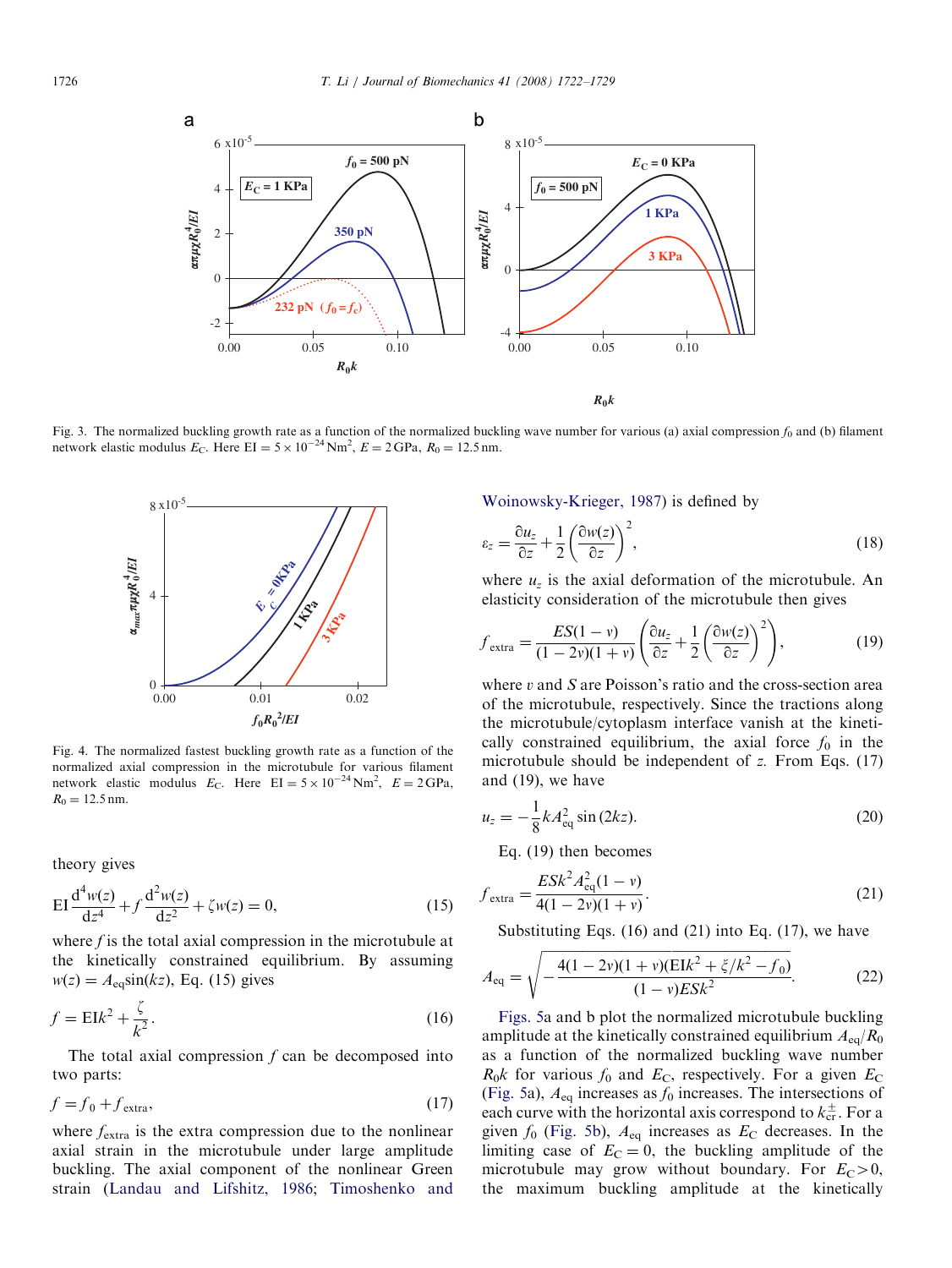<span id="page-5-0"></span>

Fig. 5. The normalized buckling amplitude at the kinetically constrained equilibrium as a function of the normalized buckling wave number for various (a) axial compression  $f_0$  and (b) filament network elastic modulus  $E_C$ . Here  $EI = 5 \times 10^{-24}$  Nm<sup>2</sup>,  $E = 2 \text{ GPa}$ ,  $R_0 = 12.5$  nm.

constrained equilibrium occurs at a wavelength longer than that corresponding to  $\alpha_{\text{max}}$ . Here we use the reported Poisson's ratio for macromolecules  $v = 0.3$  [\(Sirenko et al.,](#page-7-0) [1996](#page-7-0)).

#### 3. Discussion

The microtubule buckling in living cells is constrained by both the elastic surrounding filament network and the viscous cytosol. While the elastic properties of the microtubule and the surrounding filament network define the critical buckling force, the viscosity of the cytosol sets how fast the buckling develops. The interplay between the buckled microtubule and the viscoelastic surrounding parallels that between a wrinkled elastic film and the underlying viscoelastic substrate [\(Huang and Suo, 2002;](#page-6-0) [Huang, 2005\)](#page-6-0). Under an axial compressive force larger than the critical buckling force, a microtubule may buckle into a wide range of wavelengths, and the buckling amplitude in any wavelength in this range can be determined at the kinetically constrained equilibrium. While the microtubule buckling may occur at a wide range of wavelengths, it is likely that the wavelength corresponding to the fastest growth rate sets the final buckled shape of the microtubule. For example, in [Fig. 3a](#page-4-0), such a wavelength is predicted to be 2.6, 2.2 and  $1.8 \,\mu m$  for a microtubule subject to an axial compression of 232, 350 and 500 pN, respectively. These predicted microtubule buckling wavelengths are in good agreement with the observed buckling wavelengths  $(2.8+0.6 \,\mu\text{m})$  of the microtubules in Cos7 epithelial cells and bovine capillary endothelial cells under exogenous compressive forces ([Brangwynne et al., 2006](#page-6-0)).

Existing methods to measure subcellular mechanical properties vary for different subcellular structures. For example, the microtubule bending rigidity EI has been measured via thermal fluctuation ([Gittes et al., 1993;](#page-6-0) [Mickey and Howard, 1995;](#page-6-0) [Janson and Dogterom, 2004\)](#page-6-0), atomic force microscopy ([de Pablo et al., 2003;](#page-6-0) [Kis et al.,](#page-6-0) [2002](#page-6-0); [Schaap et al., 2004\)](#page-7-0), and optical tweezers [\(Kurachi](#page-6-0) [et al., 1995;](#page-6-0) [Felgner et al., 1996](#page-6-0); [Kikumoto et al., 2006\)](#page-6-0). The viscoelastic properties of the cytoplasm can be measured by the microrheology techniques (e.g., [Deng et al., 2006](#page-6-0)). The mechanical interactions among different subcellular structures are often not considered in measuring individual components. The present model quantitatively correlates critical subcellular mechanical properties, such as  $E_C$ ,  $\mu$ and EI with easy-to-measure microtubule buckling characteristics (e.g.,  $\alpha_{\text{max}}$ ,  $A_{\text{eq}}$  and  $k_{\text{fastest}}$ ). Therefore, this model sheds light on designing a unified experimental protocol to measure various mechanical properties of subcellular structures. For example, Fig. 5 can be used to measure  $E_{\rm C}$  if  $f_0$  is given (e.g., by manipulating a microtubule through an optical trapping force). With  $E_C$  measured, [Figs. 3 and 4](#page-4-0) can then be used to determine  $\mu$  and EI.

The mechanical properties of real microtubules are orthotropic, while the present model assumes the microtubule isotropic. A recent study showed that the isotropic elastic column model of the microtubules agrees well with the orthotropic shell model for axial buckling of very long microtubules ([Wang et al., 2006\)](#page-7-0). The present model assumes the linear response of the elastic surrounding filament network and the Newtonian viscosity of the cytosol. Under large amplitude microtubule buckling, the elastic constraint of the filament network may become nonlinear with the buckling amplitude, and the velocity gradients of the cytosol flow are large near the highly buckled microtubule. Given these considerations, the microtubule buckling amplitudes at the kinetically constrained equilibrium predicted in Section 2.5 may underestimate the actual microtubule buckling amplitude. The nonuniform surrounding filament network can cause the localized microtubule bending [\(Brangwynne et al., 2006\)](#page-6-0). These factors will also influence the microtubule buckling (e.g., resulting in larger buckling amplitudes). A threedimensional model considering nonlinear elastic filament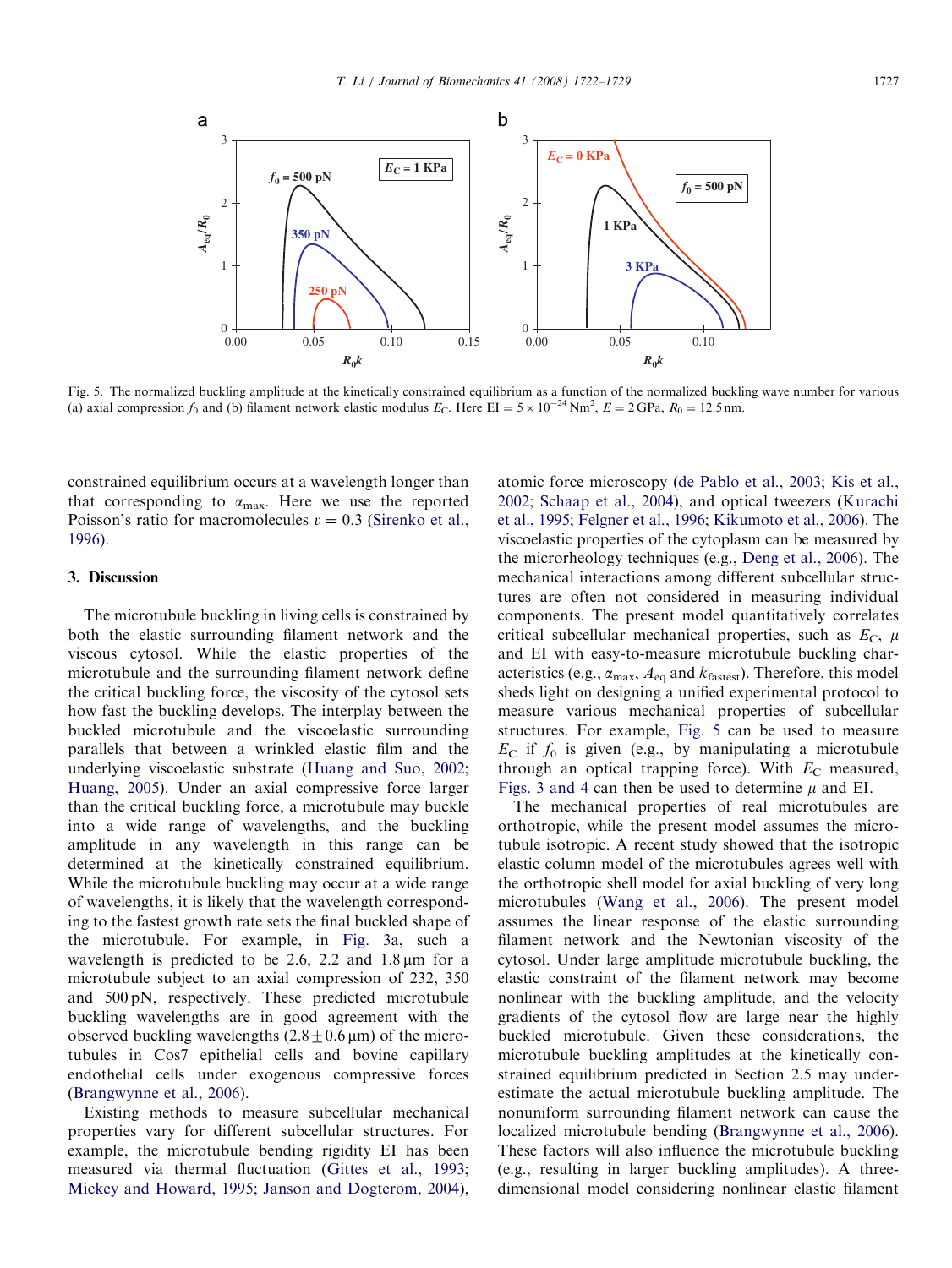<span id="page-6-0"></span>network and nonlinear viscous cytosol will be necessary to accurately capture the deformation characteristics of severe microtubule buckling in living cells. We will report further studies on such aspects elsewhere.

In conclusion, a mechanics model is developed to study the microtubule buckling in living cells modulated by the surrounding viscoelastic cytoplasm. The short-wavelength buckling behavior predicted by the present model is in good agreement with recent experimental data. We call for further experiments based on this quantitative model to explore a unified protocol to measure various subcellular mechanical properties in living cells.

## Conflict of interest

The author states that he has no financial, professional and personal conflict of interests.

#### Acknowledgments

The author acknowledges the support of a Nano-Biotechnology Initiative Award from Maryland Department of Business and Economic Development. The author also thanks the anonymous reviewers for their valuable comments on the manuscript.

### Appendix A. . Supplementary materials

Supplementary data associated with this article can be found in the online version at [doi:10.1016/j.jbiomech.](dx.doi.org/10.1016/j.jbiomech.2008.03.003) [2008.03.003](dx.doi.org/10.1016/j.jbiomech.2008.03.003).

#### References

- Bazant, Z.P., Cedolin, L., 1991. Stability of Structures: Elastic, Inelastic, Fracture, and Damage Theories. Oxford University Press, New York. Boal, D., 2002. Mechanics of the Cell. Cambridge University Press, New York.
- Brangwynne, C.P., MacKintosh, F.C., Kumar, S., Geisse, N.A., Talbot, J., Mahadevan, L., Parker, K.K., Ingber, D.E., Weitz, D.A., 2006. Microtubules can bear enhanced compressive loads in living cells because of lateral reinforcement. Journal of Cell Biology 173, 733–741.
- Brodland, G.W., Gordon, R., 1990. Intermediate filaments may prevent buckling of compressively loaded microtubules. Journal of Biomechanics Engineering 112, 319–321.
- Coughlin, M.F., Stamenovic, D., 1997. A tensegrity structure with buckling compression elements: application to cell mechanics. Journal of Applied Mechanics—Transactions of The ASME 64, 480–486.
- de Pablo, P.J., Schaap, I.A.T., MacKintosh, C., Schmidt, C.F., 2003. Deformation and collapse of microtubules on the nanometer scale. Physical Review Letters 91, 098101.
- Deng, L., Trepat, X., Butler, J.P., Millet, E., Morgan, K.G., Weitz, D.A., Fredberg, J.J., 2006. Fast and slow dynamics of the cytoskeleton. Nature Materials 5, 636–640.
- Dogterom, M., Kerssemakers, J.W.J., Romet-Lemonne, G., Janson, M.E., 2005. Force generation by dynamic microtubules. Current Opinion in Cell Biology 17, 67–74.
- Elbaum, M., Fygenson, D.K., Libchaber, A., 1996. Buckling microtubules in vesicles. Physical Review Letters 76, 4078–4081.
- Felgner, H., Frank, R., Schliwa, M., 1996. Flexural rigidity of microtubules measured with the use of optical tweezers. Journal of Cell Science 109, 509–516.
- Fygenson, D.K., Marko, J.F., Libchaber, A., 1997. Mechanics of microtubule-based membrane extension. Physical Review Letters 79, 4497–4500.
- Gittes, F., Mickey, B., Nettleton, J., Howard, J., 1993. Flexural rigidity of microtubules and actin filaments measured from thermal fluctuations in shape. Journal of Cell Biology 120, 923–934.
- Gittes, F., Meyhofer, E., Baek, S., Howard, J., 1996. Directional loading of the kinesin motor molecule as it buckles a microtubule. Biophysical Journal 70, 418–429.
- Grishchuk, E.L., Molodtsov, M.I., Ataullakhanov, F.I., McIntosh, J.R., 2005. Force production by disassembling microtubules. Nature 438, 384–388.
- Guo, Y., Liu, Y., Tang, J.X., Valles Jr., J.M., 2007. Polymerization force driven buckling of microtubule bundles determines the wavelength of patterns formed in tubulin solutions. Physical Review Letters 98, 198103.
- Heidemann, S.R., Kaech, S., Buxbaum, R.E., Matus, A., 1999. Direct observations of the mechanical behaviors of the cytoskeleton in living fibroblasts. Journal of Cell Biology 145, 109–122.
- Hesketh, J.E., Prym, I.F. (Eds.), 1995. The Cytoskeleton. JAI Press, Greenwich.
- Howard, J., 2001. Mechanics of Motor Proteins and the Cytoskeleton. Sinauer Associates Inc., Sunderland.
- Huang, R., 2005. Kinetic wrinkling of an elastic film on a viscoelastic substrate. Journal of the Mechanics and Physics of Solids 53, 63–89.
- Huang, R., Suo, Z., 2002. Wrinkling of a compressed elastic film on a viscous layer. Journal of Applied Physics 91, 1135–1142.
- Ingber, D.E., 1997. Tensegrity: the architectural basis of cellular mechanotransduction. Annual Review of Physiology 59, 575–599.
- Janson, M.E., Dogterom, M., 2004. A bending mode analysis for growing microtubules: evidence for a velocity-dependent rigidity. Biophysical Journal 87, 2723–2736.
- Janson, M.E., Dood, M.E., Dogterom, M., 2003. Dynamic instability of microtubules is regulated by force. Journal of Cell Biology 161, 1029–1034.
- Kikumoto, M., Kurachi, M., Tosa, V., Tashiro, H., 2006. Flexural rigidity of individual microtubules measured by a buckling force with optical traps. Biophysical Journal 90, 1687–1696.
- Kis, A., Kasas, S., Babič, B., Kulik, A.J., Benoît, W., Briggs, G.A.D., Schönenberger, C., Catsicas, S., Forrò, L., 2002. Nanomechanics of microtubules. Physical Review Letters 89, 248101.
- Kurachi, M., Hoshi, M., Tashiro, H., 1995. Buckling of a single microtubule by optical trapping forces—direct measurement of microtubule rigidity. Cell Motility and the Cytoskeleton 30, 221–228.
- Landau, L.D., Lifshitz, E.M., 1986. Theory of Elasticity. Pergamon Press, Oxford.
- Maniotis, A.J., Chen, C.S., Ingber, D.E., 1997. Demonstration of mechanical connections between integrins cytoskeletal filaments, and nucleoplasm that stabilize nuclear structure. Proceedings of the National Academy of Sciences of the United States of America 94, 849–854.
- Mickey, B., Howard, J., 1995. Rigidity of microtubules is increased by stabilizing agents. Journal of Cell Biology 130, 909–917.
- Molodtsov, M.I., Ermakova, E.A., Shnol, E.E., Grishchuk, E.L., McIntosh, J.R., Ataullakhanov, F.I., 2005. A molecular-mechanical model of the microtubule. Biophysical Journal 88, 3167–3179.
- Odde, D.J., Ma, L., Briggs, A.H., DeMarco, A., Kirschner, M.W., 1999. Microtubule bending and breaking in living fibroblast cells. Journal of Cell Science 112, 3283–3288.
- Pampaloni, F., Lattanzi, G., Jonas, A., Surrey, T., Frey, E., Florin, E.L., 2006. Thermal fluctuations of grafted microtubules provide evidence of a length-dependent persistence length. Proceedings of the National Academy of Sciences of the United States of America 103, 10248–10253.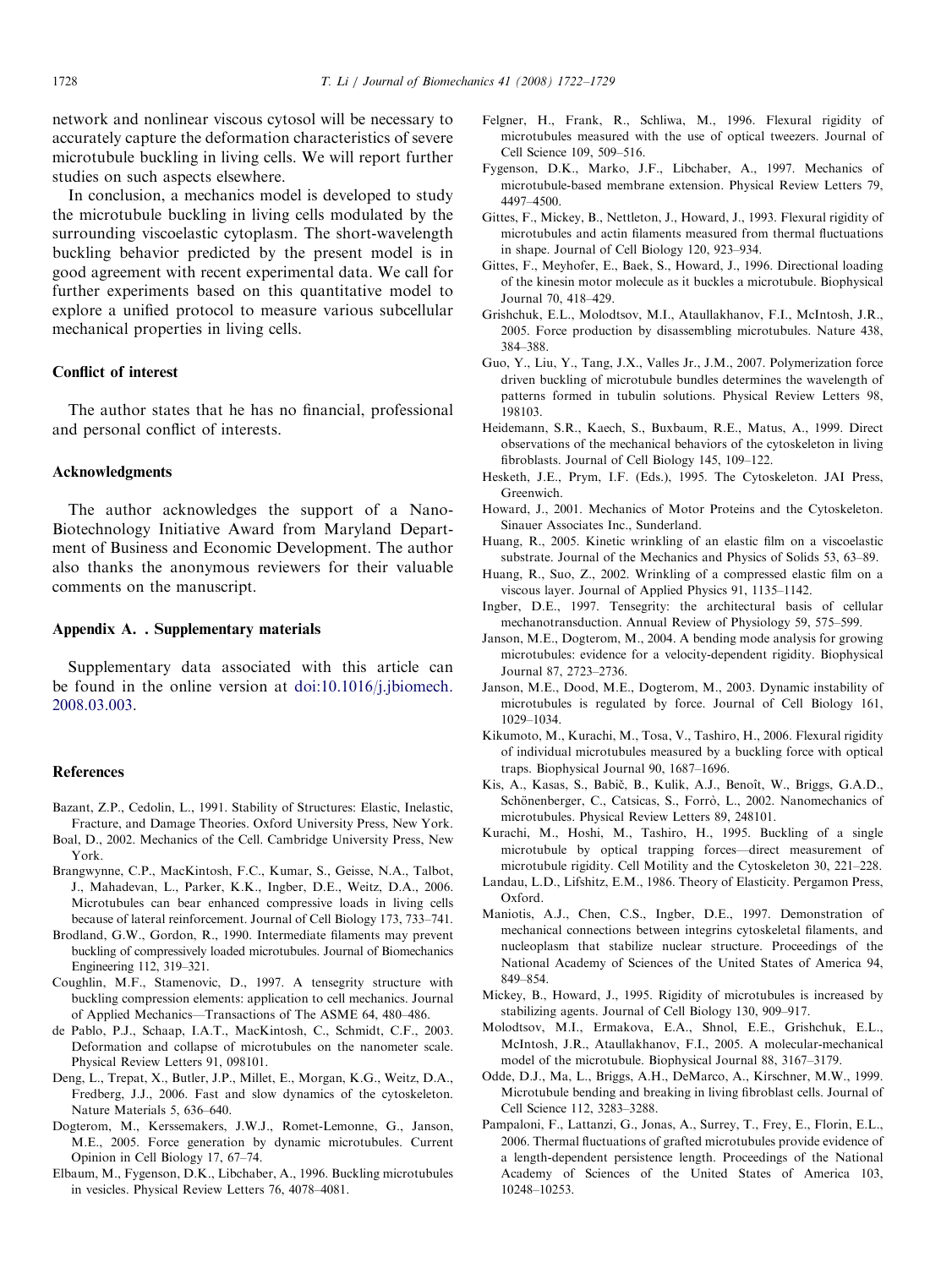- <span id="page-7-0"></span>Portet, S., Tuszyński, J.A., Hogue, C.W.V., Dixon, J.M., 2005. Elastic vibrations in seamless microtubules. European Biophysics Journal 34, 912–920.
- Schaap, I.A.T., de Pablo, P.J., Schmidt, C.F., 2004. Resolving the molecular structure of microtubules under physiological conditions with scanning force microscopy. European Biophysics Journal 33, 462–467.
- Sirenko, Y.M., Stroscio, M.A., Kim, K.W., 1996. Elastic vibrations of microtubules in a fluid. Physical Review E 53, 1003–1010.
- Stamenovic, D., Mijailovich, S.M., Tolic-Norrelykke, I.M., Chen, J., Wang, N., 2002. Cell prestress. II. Contribution of microtubules. The American Journal of Physiology—Cell Physiology 282, C617–C624.
- Timoshenko, S., Woinowsky-Krieger, S., 1987. Theory of Plates and Shells, second ed. McGraw-Hill, New York.
- Tuszynski, J.A., Luchko, T., Portet, S., Dixon, J.M., 2005. Anisotropic elastic properties of microtubules. The European Physical Journal E— Soft Matter 17, 29–35.
- Volokh, K.Y., Vilnay, O., Belsky, M., 2000. Tensegrity architecture explains linear stiffening and predicts softening of living cells. Journal of Biomechanics 33, 1543–1549.
- Wang, N., Butler, J.P., Ingber, D.E., 1993. Mechanotransduction across the cell surface and through the cytoskeleton. Science 260, 1124–1127.
- Wang, N., Naruse, K., Stamenovic, D., Fredberg, J.J., Mijailovich, S.M., Tolic-Norrelykke, I.M., Polte, T., Mannix, R., Ingber, D.E., 2001. Mechanical behavior in living cells consistent with the tensegrity model. Proceedings of the National Academy of Sciences of the United States of America 98, 7765–7770.
- Wang, C.Y., Ru, C.Q., Mioduchowski, A., 2006. Orthotropic elastic shell model for buckling of microtubules. Physical Review E 74, 052901.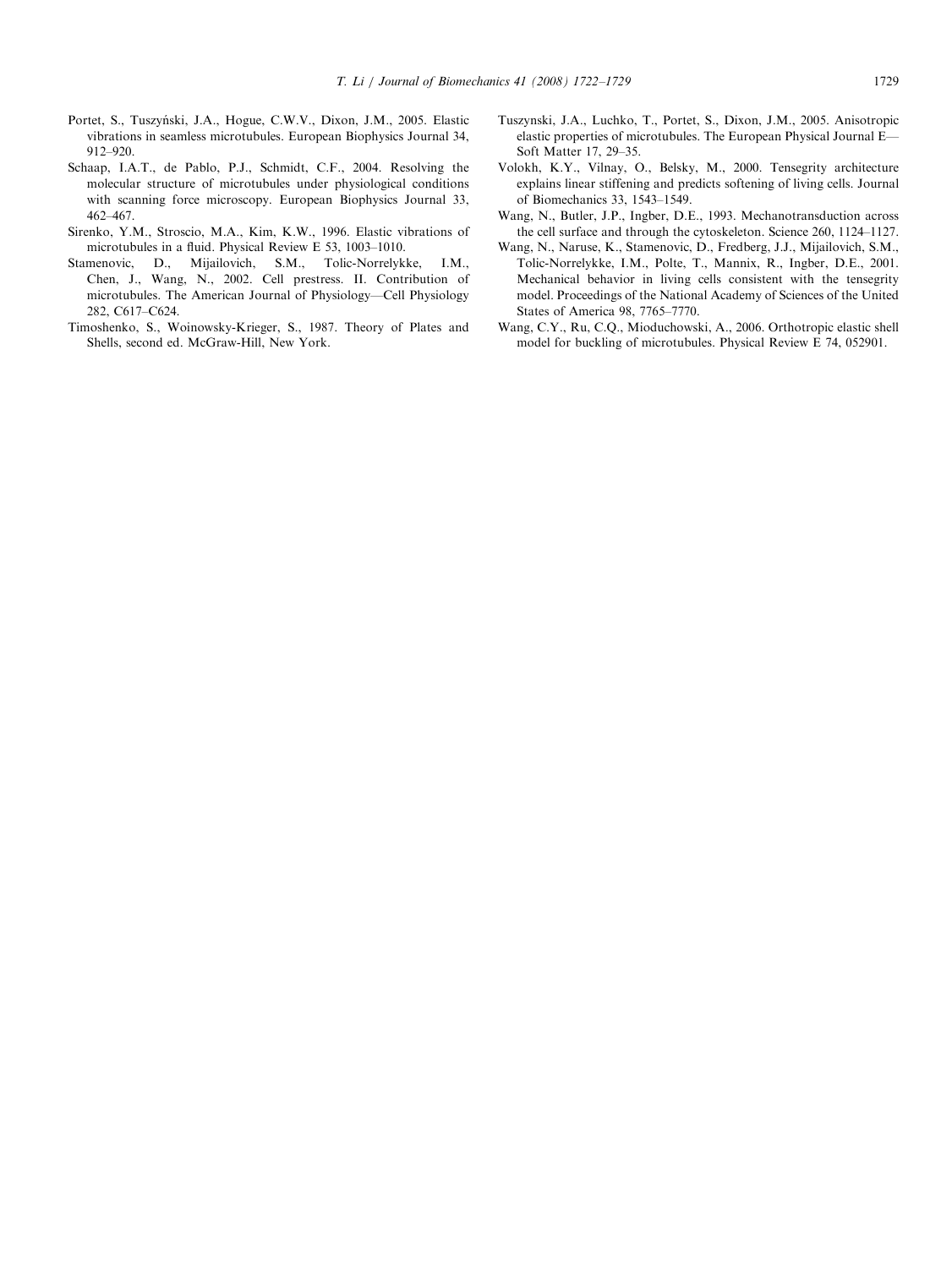# **Teng Li A mechanics model of microtubule buckling in living cells Journal of Biomechanics, 41, 1722-1729 (2008).**

# **Appendix**

The incipient viscous flow of the cytosol can be assumed to be in the plane strain deformation state in the *r-θ* plane (Fig. 1b). The 2-D motion equations in the *r-θ* plane reduce to

$$
\frac{\partial p}{\partial r} = \mu (\nabla^2 v_r - \frac{v_r}{r^2} - \frac{2}{r^2} \frac{\partial v_r}{\partial \theta})
$$
\n(23)

$$
\frac{1}{r}\frac{\partial p}{\partial \theta} = \mu(\nabla^2 v_\theta - \frac{v_\theta}{r^2} + \frac{2}{r^2}\frac{\partial v_r}{\partial \theta})
$$
(24)

whereas the continuity equation takes the form

$$
\frac{\partial v_r}{\partial r} + \frac{v_r}{r} + \frac{1}{r} \frac{\partial v_\theta}{\partial \theta} = 0
$$
 (25)

By introducing a stream function  $\psi$ , that is,

$$
v_r = \frac{1}{r} \frac{\partial \psi}{\partial \theta}, v_{\theta} = -\frac{1}{r} \frac{\partial \psi}{\partial r},
$$
\n(26)

Eqs. (23) and (24) lead to

$$
\nabla^4 \psi = 0 \,, \tag{27}
$$

or

$$
\left(\frac{\partial^2}{\partial r^2} + \frac{1}{r}\frac{\partial}{\partial r} + \frac{1}{r^2}\frac{\partial^2}{\partial \theta^2}\right)\left(\frac{\partial^2 \psi}{\partial r^2} + \frac{1}{r}\frac{\partial \psi}{\partial r} + \frac{1}{r^2}\frac{\partial^2 \psi}{\partial \theta^2}\right) = 0.
$$
 (28)

Assuming the stream function in the form  $\psi = g(r) \sin \theta \sin(kz)$ , Eq. (28) reduces to

$$
\left(\frac{\partial^2}{\partial r^2} + \frac{1}{r}\frac{\partial}{\partial r} - \frac{1}{r^2}\right)\left(\frac{\partial^2 g(r)}{\partial r^2} + \frac{1}{r}\frac{\partial g(r)}{\partial r} - \frac{g(r)}{r^2}\right) = 0\,,\tag{29}
$$

whose solution takes the form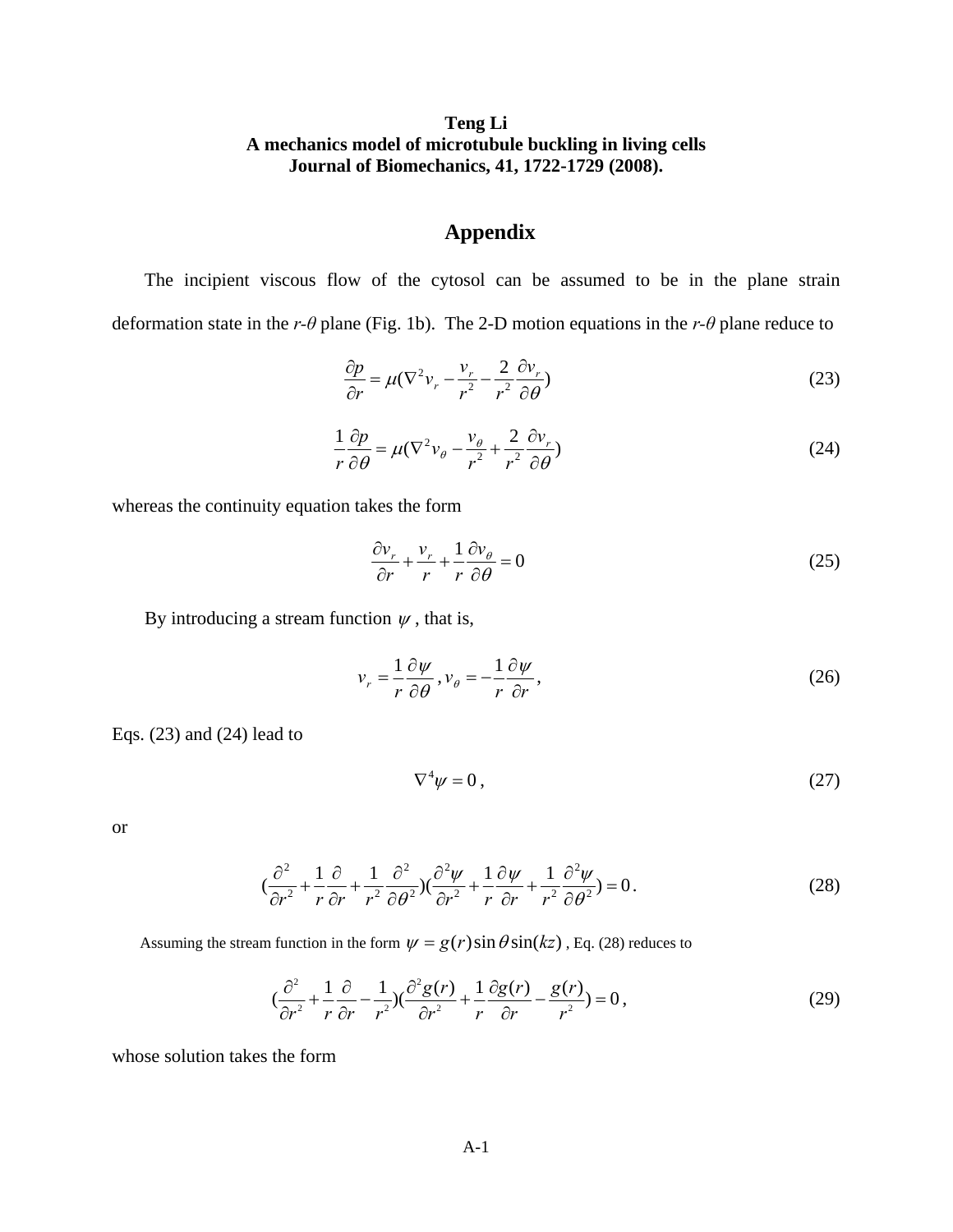$$
g(r) = Ar^3 + Br + C\frac{1}{r} + Dr \ln r,
$$
\n(30)

where A, B, C and D are coefficients to be determined.

Substituting Eq. (30) into Eq. (26), we have

$$
v_r = -(Ar^2 + B + C\frac{1}{r^2} + D\ln r)\cos\theta\sin(kz),
$$
\n(31)

$$
v_{\theta} = -(3Ar^2 + B - C\frac{1}{r^2} + D\ln r + D)\sin\theta\sin(kz).
$$
 (32)

By substituting Eqs. (31) and (32) into the boundary conditions (i.e., Eqs. (6) and (7)), the coefficients A, B, C and D can be solved as

$$
A = \frac{-v_0 q^2 \ln q}{(1 - q^2)(1 - q^2 + (1 + q^2) \ln q)},
$$
\n(33)

$$
B = \frac{v_0 R_0^2 (2 \ln q + (1 - q^2)(2 \ln R_1 + 1))}{(1 - q^2)(1 - q^2 + (1 + q^2)\ln q)},
$$
\n(34)

$$
C = \frac{v_0 R_0^2 R_1^2 (q^2 - 1 - \ln q)}{q^2 (1 - q^2)(1 - q^2 + (1 + q^2) \ln q)},
$$
\n(35)

$$
D = \frac{-v_0 q^2}{(1 - q^2)(1 - q^2 + (1 + q^2) \ln q)},
$$
\n(36)

where  $q = R_0 / R_1$ .

The stress components of the cytosol at the microtubule/cytoplasm interface can be then obtained by substituting Eqs. (31)-(36) into Eq. (4),

$$
\sigma_{rr} = -4\mu v_0 \cos \theta \sin(kz) \frac{(4q^4 - 2) \ln q + 3q^2 - q - 2}{R_0((q^4 - 1) \ln q - q^4 + 2q^2 - 1)}
$$
(37)

$$
\sigma_{r\theta} = 2\mu v_0 \sin \theta \sin(kz) \frac{-(3q^4+1)\ln q + q^4 - 1}{R_0((q^4-1)\ln q - q^4 + 2q^2 - 1)}
$$
(38)

The surface traction of the cytosol along the interface can be obtained by integrating the